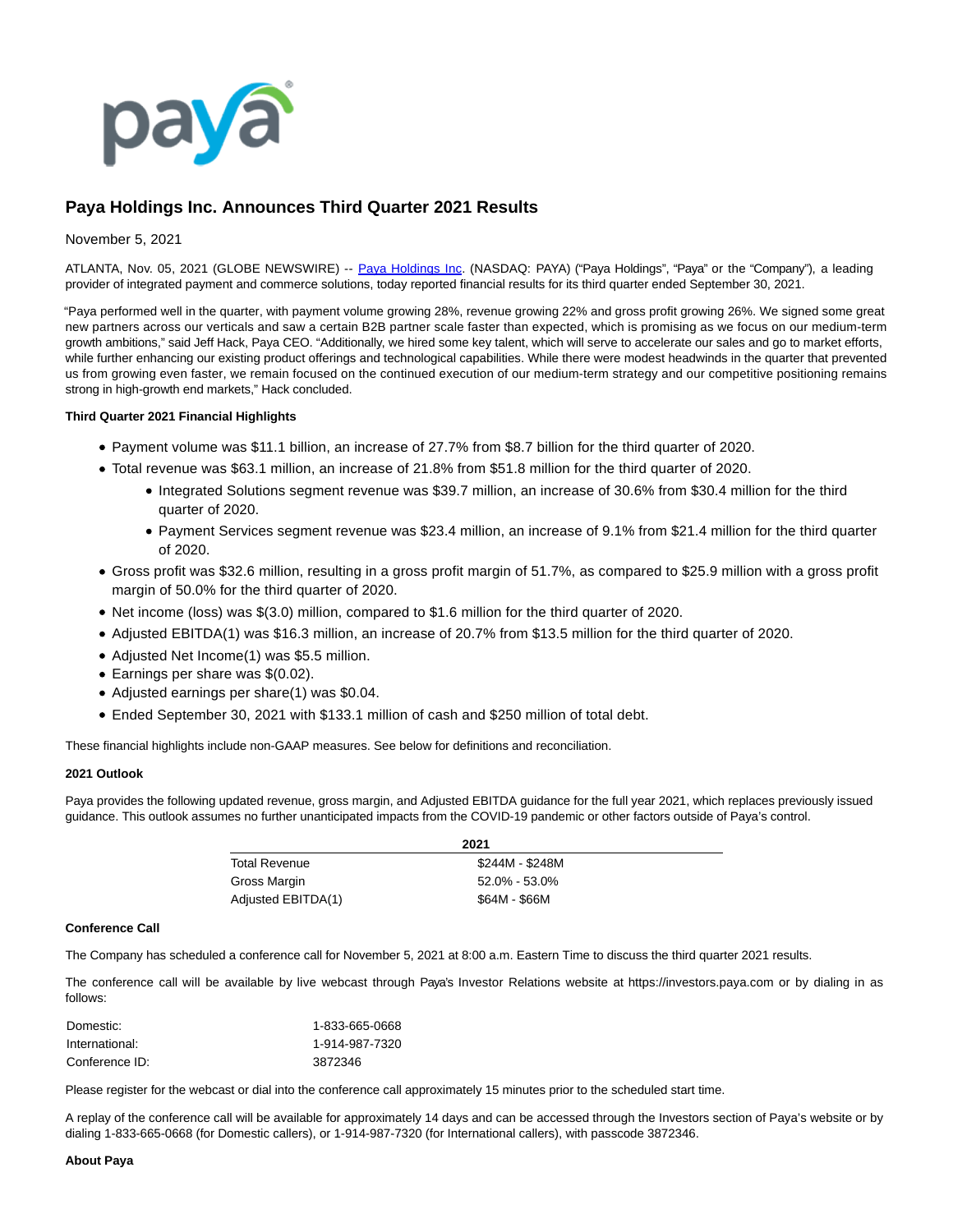[Paya](https://www.globenewswire.com/Tracker?data=nnQVjIiRnP6HeymHCATTypTE74lUqG8EoqV8ekG1T1FYpYOEf_XKPdmBvhKMnBLe) (NASDAQ: PAYA) is a leading provider of integrated payment and frictionless commerce solutions that help customers accept and make payments, expedite receipt of money, and increase operating efficiencies. The company processes over \$40 billion of annual payment volume across credit/debit card, ACH, and check, making it a top 20 provider of payment processing in the US. Paya serves more than 100,000 customers through over 2,000 key distribution partners focused on targeted, high growth verticals such as healthcare, education, non-profit, government, utilities, and other B2B goods and services. The business has built its foundation on offering robust integrations into front-end CRM and back-end accounting systems to enhance customer experience and workflow. Paya is headquartered in Atlanta, GA, with offices in Reston, VA, Fort Walton Beach, FL, Dayton, OH, Miamisburg, OH, Mt. Vernon, OH, Dallas, TX and Tempe, AZ.

#### **Cautionary Statement Regarding Forward Looking Statements**

Certain statements made in this press release are "forward looking statements" within the meaning of the "safe harbor" provisions of the United States Private Securities Litigation Reform Act of 1995. When used in this press release, the words "anticipate," "believe," "continue," "could," "estimate," "expect," "intend," "may," "might," "plan," "possible," "potential," "predict," "project," "should," "would," "will," "approximately," "shall" and similar expressions may identify forward-looking statements, but the absence of these words does not mean that a statement is not forward-looking. These forward-looking statements are not guarantees of future performance, conditions or results, and involve a number of known and unknown risks, uncertainties, assumptions and other important factors, many of which are outside our control, that could cause actual results or outcomes to differ materially from those discussed in the forward-looking statements. Forward-looking statements in this press release may include, for example, statements about expectations for future financial performance, including guidance, our future growth and business strategies.

The forward-looking statements contained in this press release are based on our current expectations and beliefs concerning future developments and their potential effects on us. You should not place undue reliance on such statements as we cannot assure you that future developments affecting us will be those that we have anticipated. These forward-looking statements involve a number of risks, uncertainties (some of which are beyond our control) or other assumptions that may cause actual results or performance to be materially different from those expressed or implied by these forward-looking statements. Should one or more of these risks or uncertainties materialize, or should any of our assumptions prove incorrect, actual results may vary in material respects from those projected in these forward-looking statements. Some factors that could cause actual results to differ include, but are not limited to: exposure to economic conditions and political risk affecting the consumer loan market and consumer and commercial spending; the impacts of the ongoing COVID-19 coronavirus pandemic (including supply chain constraints, labor shortages and inflationary pressure) and the actions taken to control or mitigate its spread (which impacts are highly uncertain and cannot be reasonably estimated or predicted at this time); competition; the ability of our business to grow and manage growth profitably; changes in applicable laws or regulations; changes in the payment processing market in which Paya competes, including with respect to its competitive landscape, technology evolution or regulatory changes; changes in the vertical markets that Paya targets; risks relating to Paya's relationships within the payment ecosystem; risk that Paya may not be able to execute its growth strategies, including identifying and executing acquisitions; risks relating to data security; changes in accounting policies applicable to Paya; the risk that Paya may not be able to develop and maintain effective internal controls and other risks and uncertainties; and other risks and uncertainties discussed in our filings with the Securities and Exchange Commission.

We undertake no obligation to update or revise any forward-looking statements, whether as a result of new information, future events or otherwise, except as may be required under applicable securities laws.

### (1) **Non-GAAP Financial Measures and Key Performance Metrics**

This press release contains historical non-GAAP financial measures and key performance metrics including Payment volume, Adjusted EBITDA, Adjusted Net Income, Adjusted earnings per share, Segment gross profit (revenue less cost of services excluding depreciation and amortization) and Segment gross profit margin. Reconciliations of these measures to the most directly comparable GAAP financial measures are contained herein. To the extent required, statements disclosing the definitions, utility and purposes of these measures are also set forth herein.

This press release also contains Adjusted EBITDA guidance. We are unable to provide guidance for the most closely comparable GAAP measure or a reconciliation of our guidance for Adjusted EBITDA because we are unable to provide a meaningful or accurate calculation or estimation of certain reconciling items without unreasonable effort. This is due to the inherent difficulty in forecasting and quantifying certain amounts that are necessary for such reconciliation, including stock-based compensation.

We have included Payment volume, Adjusted EBITDA, Adjusted Net Income, Adjusted earnings per share, Segment gross profit (revenue less cost of services excluding depreciation and amortization) and Segment gross profit margin, which are measurements not calculated in accordance with US GAAP, in the discussion of our financial results because they are key metrics used by management to assess financial performance.

#### Definitions:

Payment volume is defined as the total dollar amount of all payments processed by our customers through our services.

Gross profit represents revenue less cost of services excluding depreciation and amortization.

Segment gross profit represents segment revenue less cost of services excluding depreciation and amortization.

Segment gross profit margin represents segment gross profit as a percentage of total segment revenue.

Adjusted EBITDA represents earnings before interest and other expense, income taxes, depreciation, and amortization, or EBITDA, and further adjustments to EBITDA to exclude certain non-cash items and other non-recurring items that management believes are not indicative of ongoing operations to come to Adjusted EBITDA.

Adjusted Net Income represents net income (loss) adjusted to exclude amortization and certain non-cash items and other non-recurring items that management believes are not indicative of ongoing operations to come to Adjusted Net Income.

Adjusted earnings per share represents earnings per share adjusted for non-recurring items that management believes are not indicative of ongoing operations to come to Adjusted earnings per share.

Utility and Purposes: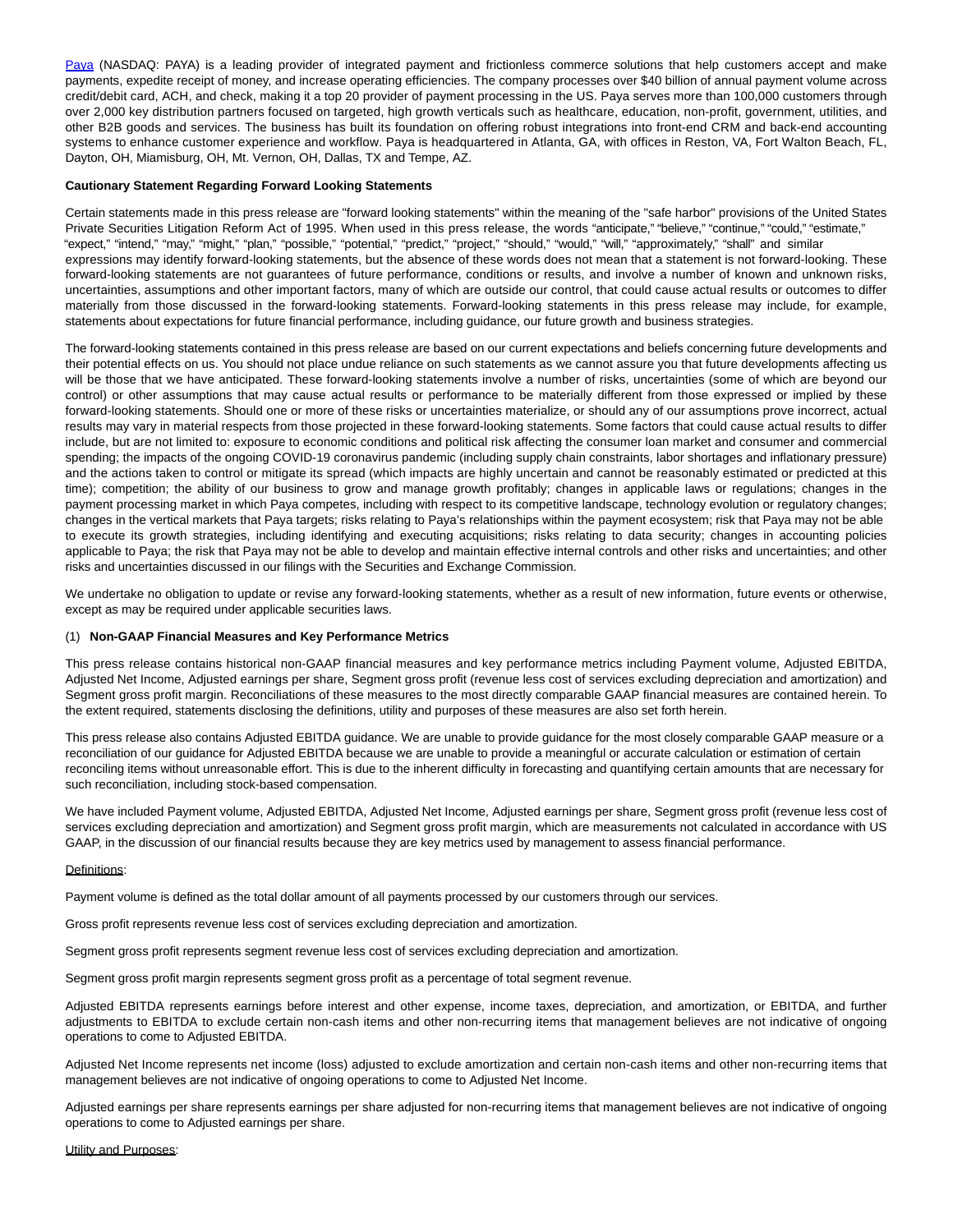The Company discloses EBITDA, Adjusted EBITDA, Adjusted Net Income, and Adjusted earnings per share because these non-GAAP measures are key measures used by its management to evaluate our business, measure its operating performance and make strategic decisions. We believe EBITDA, Adjusted EBITDA, Adjusted Net Income, and Adjusted earnings per share are useful for investors and others in understanding and evaluating our operations results in the same manner as its management. However, EBITDA, Adjusted EBITDA, Adjusted Net Income, and Adjusted earnings per share are not financial measures calculated in accordance with GAAP and should not be considered as a substitute for net income, income before income taxes, earnings per share, or any other operating performance measure calculated in accordance with GAAP. Using these non-GAAP financial measures to analyze our business would have material limitations because the calculations are based on the subjective determination of management regarding the nature and classification of events and circumstances that investors may find significant. In addition, although other companies in our industry may report measures titled EBITDA, Adjusted EBITDA, Adjusted Net Income, Adjusted earnings per share, or similar measures, such non-GAAP financial measures may be calculated differently from how we calculate non-GAAP financial measures, which reduces their overall usefulness as comparative measures. Because of these limitations, you should consider EBITDA, Adjusted EBITDA, Adjusted Net Income, and Adjusted earnings per share alongside other financial performance measures, including net income and our other financial results presented in accordance with GAAP.

#### **Investor Contact:**

Matt Humphries, CFA Head of Investor Relations [matt.humphries@paya.com](https://www.globenewswire.com/Tracker?data=vpl49TX5W0m4P8Mbp46z5O9t5mVdDN2XjE-1WLvorQqYbPMns8VckACLtxU6aXoLuR2BlYSllufGFGo75r0i8IcPmHCa2Ay8CyCyBH2YLDQ=)

#### **Media Contact:**

Emily Bell 212-784-5704 [ebell@groupgordon.com](https://www.globenewswire.com/Tracker?data=TASjj6EHfQKK0RCWVxAcUkzlAoT9gL4_ld43Atdi0Xc1mgarfnYZMmxE_gaoh70wKqhMySUQZv51nxhZ2OqnX3VLXCiH9D61exY139oLzsQ=)

Exhibit 1

### **Paya Holdings Inc. Consolidated Statements of Income and Other Comprehensive Income (\$ in millions) (unaudited)**

|                                                             |    | Three Months Ended September 30, |            | Nine Months Ended September 30, |             |            |
|-------------------------------------------------------------|----|----------------------------------|------------|---------------------------------|-------------|------------|
|                                                             |    | 2021                             | 2020       |                                 | 2021        | 2020       |
| Revenue                                                     | \$ | 63.1 \$                          | 51.8       | \$                              | 182.3 \$    | 152.0      |
| Cost of services exclusive of depreciation and amortization |    | (30.5)                           | (25.9)     |                                 | (86.8)      | (75.3)     |
| Selling, general & administrative expenses                  |    | (18.8)                           | (14.0)     |                                 | (56.6)      | (43.5)     |
| Depreciation and amortization                               |    | (7.9)                            | (6.0)      |                                 | (22.4)      | (18.0)     |
| Income from operations                                      |    | 5.9                              | 5.9        |                                 | 16.5        | 15.2       |
| Other income (expense)                                      |    |                                  |            |                                 |             |            |
| Interest expense                                            |    | (3.2)                            | (4.1)      |                                 | (11.0)      | (13.5)     |
| Other income (expense)                                      |    |                                  |            |                                 | (8.0)       |            |
| Total other expense                                         |    | (3.2)                            | (4.1)      |                                 | (19.0)      | (13.5)     |
| Income (loss) before income taxes                           |    | 2.7                              | 1.8        |                                 | (2.5)       | 1.7        |
| Income tax (expense) benefit                                |    | (5.7)                            | (0.2)      |                                 | (2.6)       | (0.1)      |
| Net income (loss)                                           |    | $(3.0)$ \$                       | 1.6        |                                 | $(5.1)$ \$  | 1.6        |
| Weighted average common shares                              |    | 128,429,090                      | 54,534,022 |                                 | 124,523,217 | 54,534,022 |
| Basic earnings per share                                    | \$ | $(0.02)$ \$                      | 0.03       | \$                              | $(0.04)$ \$ | 0.03       |
| Diluted earnings per share                                  | \$ | $(0.02)$ \$                      | 0.03       | \$                              | $(0.04)$ \$ | 0.03       |

Exhibit 2

### **Paya Holdings Inc. Condensed Consolidated Balance Sheet Data (\$ in millions) (unaudited)**

|                           | September 30, | December 31, |  |  |
|---------------------------|---------------|--------------|--|--|
|                           | 2021          | 2020         |  |  |
| <b>Assets</b>             |               |              |  |  |
| Current assets:           |               |              |  |  |
| Cash and cash equivalents | \$<br>133.1   | \$<br>23.6   |  |  |
| Trade receivables, net    | 25.0          | 17.5         |  |  |
| Other current assets      | 4.1           | 3.2          |  |  |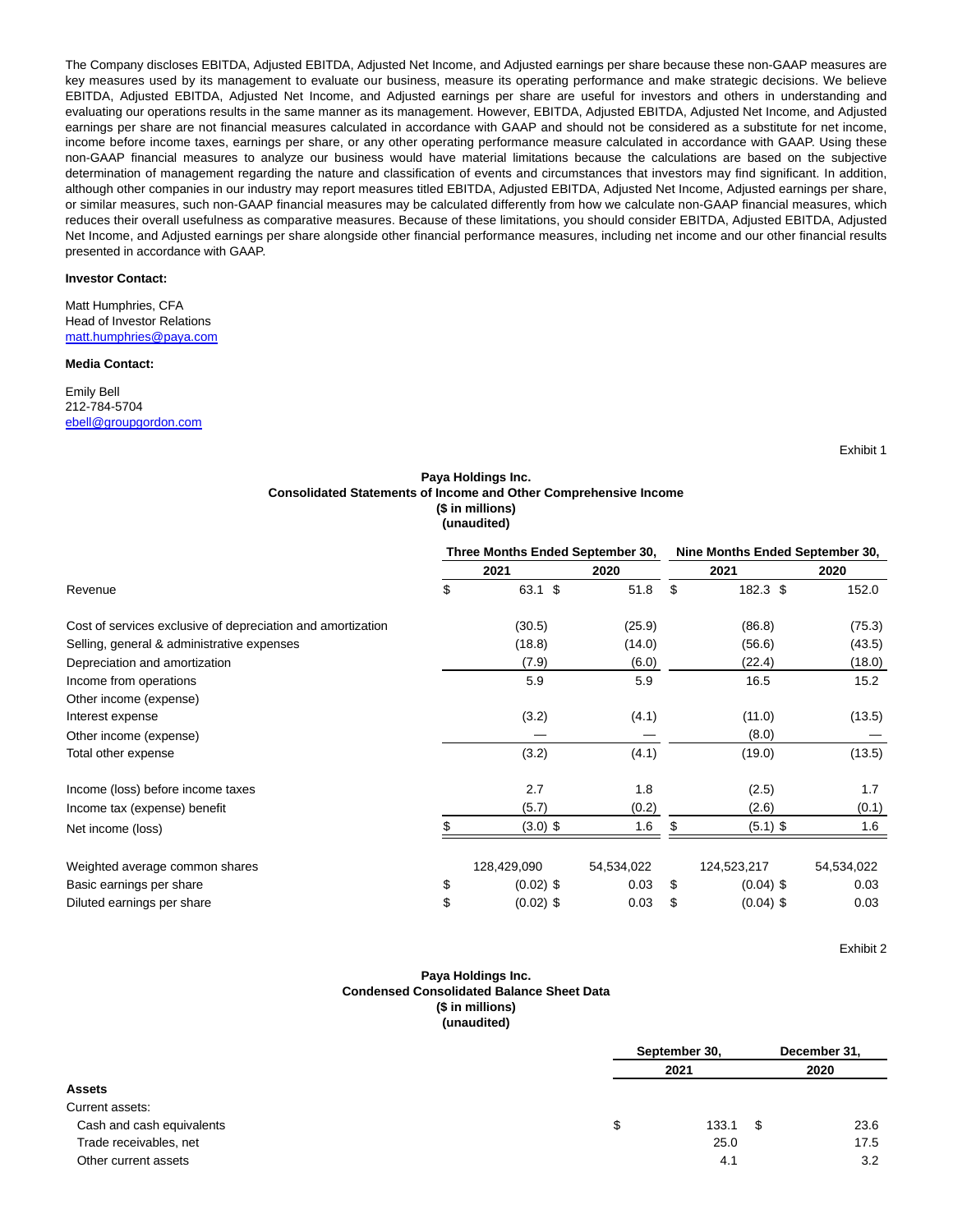| Funds held for clients                                      | 82.5        | 78.5        |
|-------------------------------------------------------------|-------------|-------------|
| <b>Total current assets</b>                                 | \$<br>244.7 | \$<br>122.8 |
| Noncurrent assets:                                          |             |             |
| Property and equipment, net and Other long-term assets      | 15.6        | 13.6        |
| Goodwill and Intangibles, net                               | 364.0       | 338.9       |
| <b>Total Assets</b>                                         | \$<br>624.3 | \$<br>475.3 |
| Liabilities and stockholders' equity                        |             |             |
| <b>Current liabilities:</b>                                 |             |             |
| Trade payables                                              | 1.3         | 4.0         |
| Accrued and Other current liabilities                       | 17.9        | 13.5        |
| Accrued revenue share                                       | 10.3        | 7.5         |
| Client funds obligations                                    | 80.9        | 78.7        |
| <b>Total current liabilities</b>                            | \$<br>110.4 | \$<br>103.7 |
| Noncurrent liabilities:                                     |             |             |
| Deferred tax liability, net and Other long-term liabilities | 35.2        | 35.4        |
| Long-term debt                                              | 242.3       | 220.2       |
| <b>Total liabilities</b>                                    | \$<br>387.9 | \$<br>359.3 |
| <b>Stockholders' Equity:</b>                                |             |             |
| Additional Paid-in-Capital                                  | 254.9       | 129.4       |
| Accumulated deficit                                         | (18.5)      | (13.4)      |
| <b>Total stockholders' equity</b>                           | 236.4       | 116.0       |
| Total liabilities and stockholders' equity                  | \$<br>624.3 | \$<br>475.3 |
|                                                             |             |             |

Exhibit 3

# **Paya Holdings Inc. Condensed Consolidated Cash Flow Data (\$ in millions) (unaudited)**

|                                                            | <b>Nine Months Ended</b><br>September 30, |    |       |
|------------------------------------------------------------|-------------------------------------------|----|-------|
| Cash and cash equivalents, beginning of period             | 2021                                      |    | 2020  |
|                                                            | \$<br>23.6                                | \$ | 26.0  |
| <b>CASH FLOW FROM OPERATING ACTIVITIES</b>                 |                                           |    |       |
| Net income, (loss)                                         | (5.1)                                     |    | 1.6   |
| Adjustments                                                |                                           |    |       |
| Depreciation & amortization expense                        | 22.4                                      |    | 18.0  |
| Deferred taxes                                             | (0.5)                                     |    | (0.4) |
| Other non-cash items                                       | 9.9                                       |    | 3.1   |
| Changes in operating assets and liabilities                | (8.0)                                     |    | (6.0) |
| NET CASH PROVIDED BY OPERATING ACTIVITIES                  | 18.7                                      |    | 16.3  |
| <b>CASH FLOWS FROM INVESTING ACTIVITIES</b>                |                                           |    |       |
| Purchases of property and equipment                        | (5.0)                                     |    | (4.4) |
| Purchases of customer lists                                | (16.0)                                    |    | (0.6) |
| Acquisition of business, net of cash received              | (18.3)                                    |    |       |
| <b>NET CASH (USED IN) INVESTING ACTIVITIES</b>             | (39.3)                                    |    | (5.0) |
| <b>CASH FLOWS FROM FINANCING ACTIVITIES</b>                |                                           |    |       |
| Other financing activities                                 | 130.1                                     |    | (5.0) |
| <b>NET CASH PROVIDED BY (USED IN) FINANCING ACTIVITIES</b> | 130.1                                     |    | (5.0) |
| Net change in cash and cash equivalents                    | 109.5                                     |    | 6.3   |
| Cash and cash equivalents, end of period                   | \$<br>133.1                               | \$ | 32.3  |
|                                                            |                                           |    |       |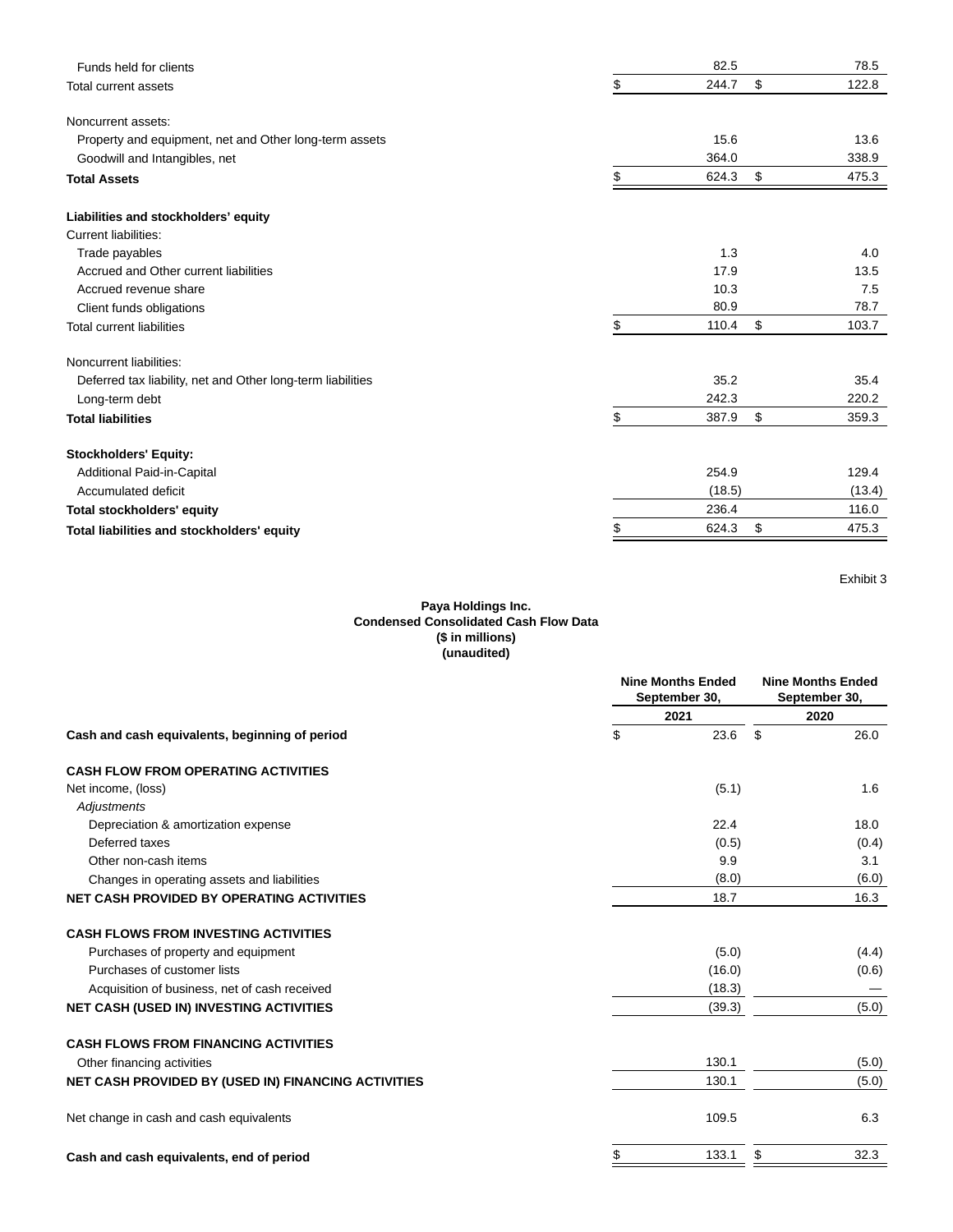# **Paya Holdings Inc. Segment revenue, gross profit (revenue less cost of services excluding depreciation and amortization), gross profit margin (\$ in millions) (unaudited)**

|                             | Three Months Ended September 30, |       |       |       | Change |        |       |
|-----------------------------|----------------------------------|-------|-------|-------|--------|--------|-------|
|                             |                                  | 2021  |       | 2020  |        | Amount | %     |
| <b>Integrated Solutions</b> |                                  |       |       |       |        |        |       |
| Segment revenue             | \$                               | 39.7  | - \$  | 30.4  | - \$   | 9.3    | 30.6% |
| Segment gross profit        | \$                               | 20.1  | \$    | 16.2  | - \$   | 3.9    | 24.0% |
| Segment gross profit margin | 50.8%                            |       | 53.5% |       |        |        |       |
| <b>Payment Services</b>     |                                  |       |       |       |        |        |       |
| Segment revenue             | \$                               | 23.4  | - \$  | 21.4  | - \$   | 2.0    | 9.1%  |
| Segment gross profit        | \$                               | 12.4  | - \$  | 9.7   | - \$   | 2.7    | 28.5% |
| Segment gross profit margin |                                  | 53.0% |       | 45.0% |        |        |       |

|                             | Nine Months Ended September 30, |       | Change        |       |
|-----------------------------|---------------------------------|-------|---------------|-------|
|                             | 2021                            | 2020  | <b>Amount</b> | %     |
| <b>Integrated Solutions</b> |                                 |       |               |       |
| Segment revenue             | \$<br>112.1<br>-S               | 89.9  | 22.2<br>- \$  | 24.7% |
| Segment gross profit        | \$<br>59.5<br>- \$              | 48.0  | 11.5<br>- \$  | 23.9% |
| Segment gross profit margin | 53.1%                           |       |               |       |
| <b>Payment Services</b>     |                                 |       |               |       |
| Segment revenue             | \$<br>70.2<br>- \$              | 62.2  | 8.0<br>- \$   | 12.9% |
| Segment gross profit        | \$<br>36.0<br>- \$              | 28.7  | 7.3<br>- \$   | 25.3% |
| Segment gross profit margin | 51.2%                           | 46.2% |               |       |

Exhibit 5

### **Paya Holdings Inc. Reconciliation of Net income (loss) to EBITDA and Adjusted EBITDA (\$ in millions) (unaudited)**

|                                        | Three Months Ended September 30, |            | Nine Months Ended September 30, |    |            |      |
|----------------------------------------|----------------------------------|------------|---------------------------------|----|------------|------|
|                                        | 2021                             |            | 2020                            |    | 2021       | 2020 |
| Net income (loss)                      | \$                               | $(3.0)$ \$ | 1.6                             | \$ | $(5.1)$ \$ | 1.6  |
| Depreciation & amortization            |                                  | 7.9        | 6.0                             |    | 22.4       | 18.0 |
| Tax expense (benefit)                  |                                  | 5.7        | 0.2                             |    | 2.6        | 0.1  |
| Interest and other expense             |                                  | 3.2        | 4.1                             |    | 19.0       | 13.4 |
| <b>EBITDA</b>                          |                                  | 13.8       | 11.9                            |    | 38.9       | 33.1 |
| Transaction-related expenses(a)        |                                  | 0.9        | 0.5                             |    | 2.4        | 0.9  |
| Stock based compensation(b)            |                                  | 0.9        | 0.4                             |    | 2.5        | 1.1  |
| Restructuring costs(c)                 |                                  | 0.2        | 0.1                             |    | 1.2        | 1.3  |
| Discontinued service costs(d)          |                                  |            |                                 |    | 0.2        |      |
| Management fees and expenses(e)        |                                  |            | 0.3                             |    |            | 0.9  |
| Business combination costs(f)          |                                  | 0.2        |                                 |    | 0.8        |      |
| Contingent non-income tax liability(g) |                                  |            |                                 |    | 0.8        |      |
| Other costs(h)                         |                                  | 0.3        | 0.3                             |    | 1.1        | 1.0  |
| Total adjustments                      |                                  | 2.5        | 1.6                             |    | 9.0        | 5.2  |
| <b>Adjusted EBITDA</b>                 |                                  | 16.3~\$    | 13.5                            |    | 47.9 \$    | 38.3 |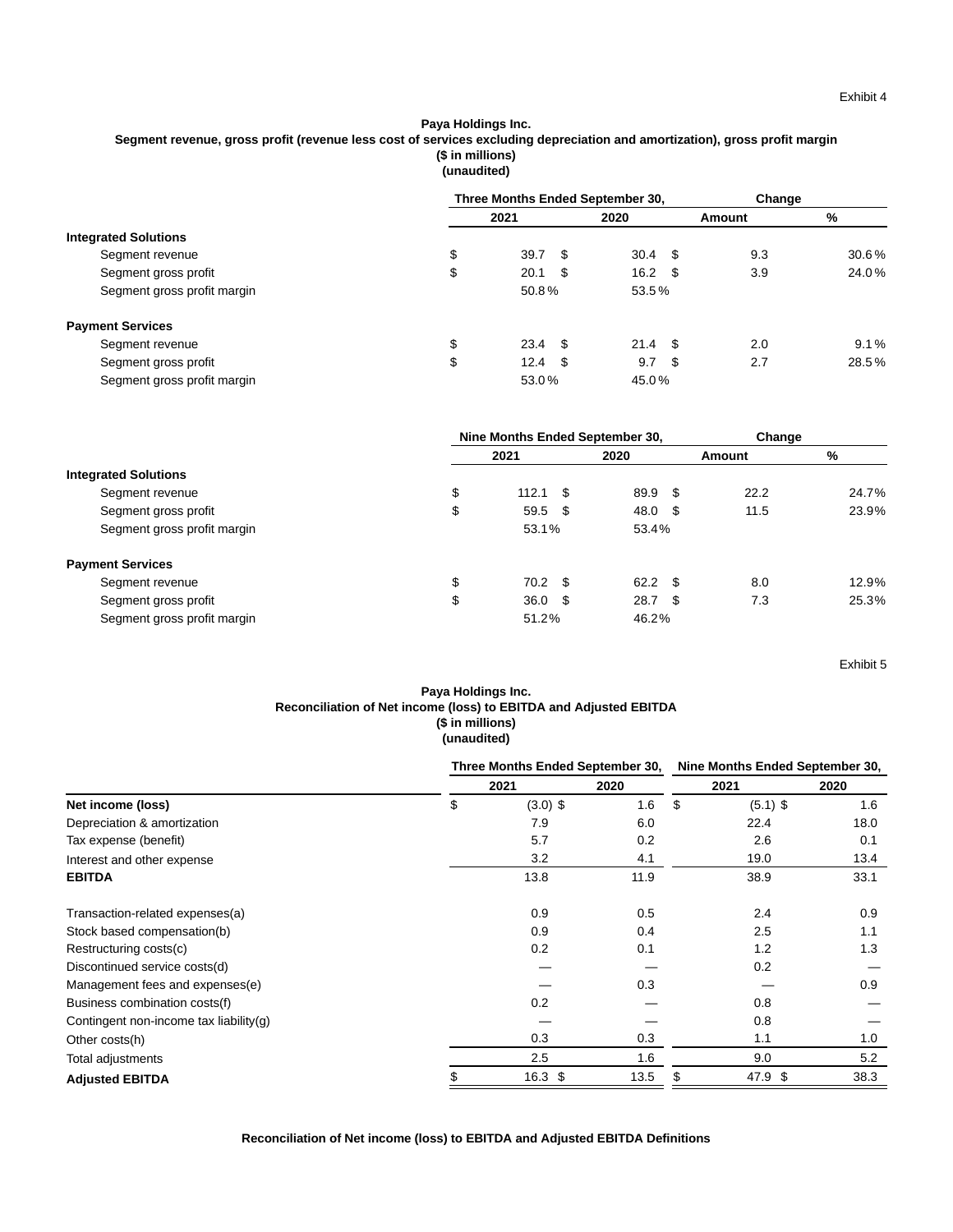- (a) Represents professional service fees related to mergers and acquisitions such as legal fees, consulting fees, accounting advisory fees, and other costs.
- (b) Represents non-cash charges associated with stock-based compensation expense, which has been, and will continue to be for the foreseeable future, a significant recurring expense in our business and an important part of our compensation strategy.
- (c) Represents costs associated with restructuring plans designed to streamline operations and reduce costs including costs associated with the relocation of headquarters from Reston, VA to Atlanta, GA, certain staff restructuring charges, including severance, and acquisition related restructuring charges in connection with the Paragon transaction.
- (d) Represents costs incurred to retire certain tools, applications and services that are no longer in use.
- (e) Represents advisory fees that we will not be required to pay going forward.
- (f) Represents non-recurring public company start-up costs.
- (g) Represents non-recurring contingent non-income tax liability.
- (h) Represents non-operational gains or losses, non-standard project expense, non-operational legal expense and legal debt refinancing expense.

Exhibit 6

# **Paya Holdings Inc. Reconciliation of Net income (loss) to Adjusted Net Income (\$ in millions) (unaudited)**

|                                                                         | Three Months Ended September 30, |                  |                    | Nine Months Ended September 30, |                          |                    |  |
|-------------------------------------------------------------------------|----------------------------------|------------------|--------------------|---------------------------------|--------------------------|--------------------|--|
|                                                                         |                                  | 2021             | 2020               | 2021                            |                          | 2020               |  |
| Net income (loss)                                                       | \$                               | $(3.0)$ \$       | 1.6                | \$                              | $(5.1)$ \$               | 1.6                |  |
| Amortization add back                                                   |                                  | 6.6              | 5.0                |                                 | 19.0                     | 15.1               |  |
| Debt refinancing interest expense(a)                                    |                                  |                  |                    |                                 | 8.5                      |                    |  |
| Transaction-related expenses(b)                                         |                                  | 0.9              | 0.5                |                                 | 2.4                      | 0.9                |  |
| Stock based compensation(c)                                             |                                  | 0.9              | 0.4                |                                 | 2.5                      | 1.1                |  |
| Restructuring costs(d)                                                  |                                  | 0.2              | 0.1                |                                 | 1.2                      | 1.3                |  |
| Discontinued service costs(e)                                           |                                  |                  |                    |                                 | 0.2                      |                    |  |
| Management fees and expenses(f)                                         |                                  |                  | 0.3                |                                 |                          | 0.9                |  |
| Business combination costs(g)                                           |                                  | 0.2              |                    |                                 | 0.8                      |                    |  |
| Contingent non-income tax liability(h)                                  |                                  |                  |                    |                                 | 0.8                      |                    |  |
| Other costs(i)                                                          |                                  | 0.3              | 0.3                |                                 | 1.1                      | 1.0                |  |
| Total adjustments                                                       |                                  | 9.1              | 6.6                |                                 | 36.5                     | 20.3               |  |
| Tax effect of adjustments(j)                                            |                                  | (0.6)            |                    |                                 | (3.0)                    |                    |  |
| <b>Adjusted Net Income</b>                                              |                                  | $5.5\;$ \$       | 8.2                |                                 | 28.4~\$                  | 21.9               |  |
| Adjusted Net Income                                                     | \$                               | 5.5 <sup>5</sup> | 8.2                | \$                              | $28.4 \text{ } $$        | 21.9               |  |
|                                                                         |                                  | 128,429,090      |                    |                                 |                          |                    |  |
| Weighted average common shares assuming dilution<br><b>Adjusted EPS</b> | \$                               | $0.04$ \$        | 54,534,022<br>0.15 | \$                              | 124,523,217<br>$0.23$ \$ | 54,534,022<br>0.40 |  |

# **Reconciliation of Net income (loss) to Adjusted Net Income Definitions**

- (a) Represents one-time debt refinancing expenses for the prepayment penalty and write-off of debt issuance costs.
- (b) Represents professional service fees related to mergers and acquisitions such as legal fees, consulting fees, accounting advisory fees, and other costs.
- (c) Represents non-cash charges associated with stock-based compensation expense, which has been, and will continue to be for the foreseeable future, a significant recurring expense in our business and an important part of our compensation strategy.
- (d) Represents costs associated with restructuring plans designed to streamline operations and reduce costs including costs associated with the relocation of headquarters from Reston, VA to Atlanta, GA, certain staff restructuring charges, including severance, and acquisition related restructuring charges in connection with the Paragon transaction.
- (e) Represents costs incurred to retire certain tools, applications and services that are no longer in use.
- (f) Represents advisory fees that we will not be required to pay going forward.
- (g) Represents non-recurring public company start-up costs.
- (h) Represents non-recurring contingent non-income tax liability.
- (i) Represents non-operational gains or losses, non-standard project expense, non-operational legal expense and legal debt refinancing expense.
- (j) Represents pro forma income tax adjustment effect, at the anticipated blended rate, for all items expected to have a cash tax impact (i.e. items that were not originally recorded through goodwill). Any impact to the valuation allowance assessment for these adjustments has not been considered. The Company has not applied a pro forma tax adjustment in 2020 due to the different ownership structure.

#### **Paya Holdings Inc.**